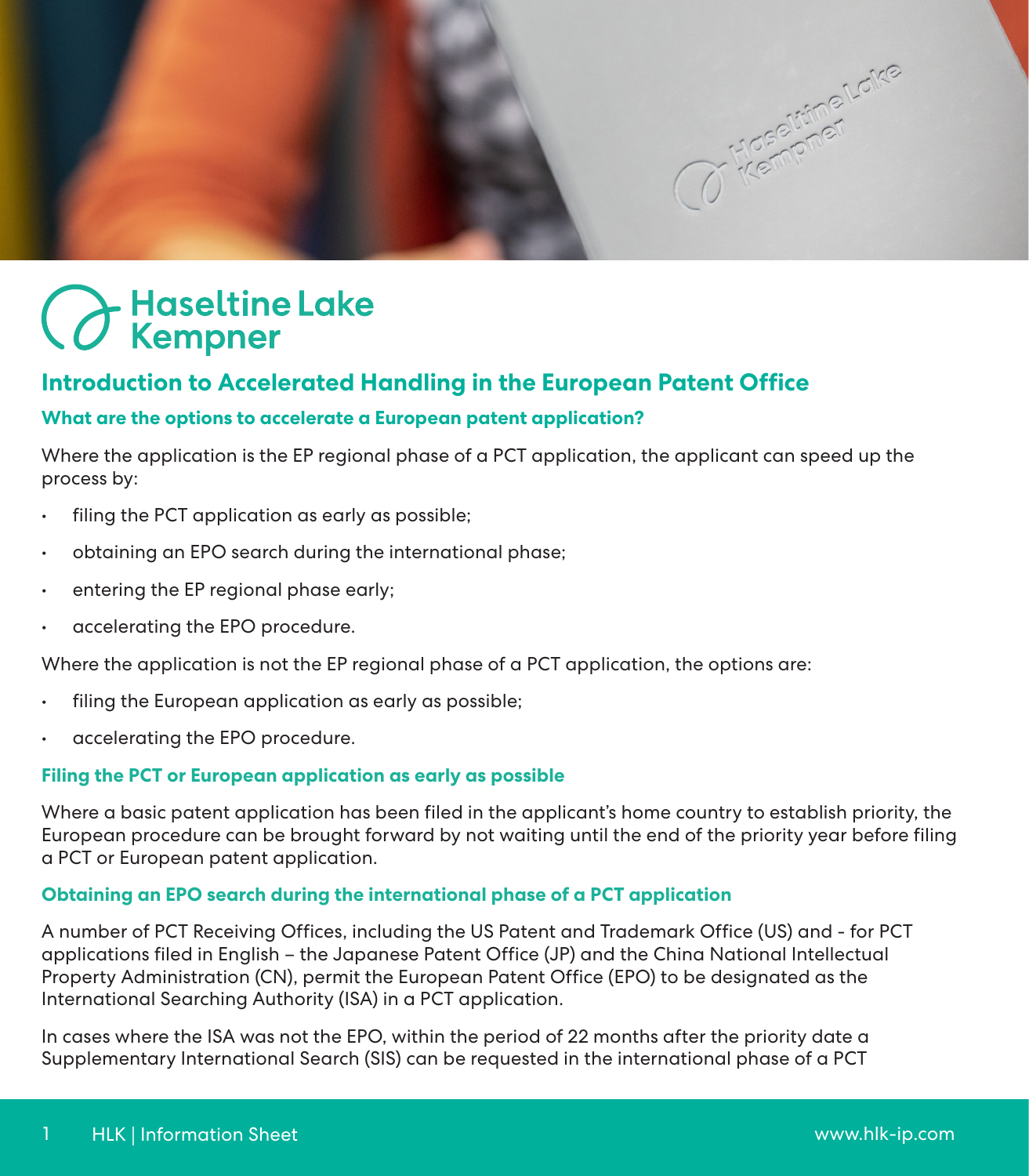application, using the EPO as the Supplementary International Searching Authority (SISA). The request is filed directly with the International Bureau of WIPO using Form PCT/IB/375.

When the EPO is the (S)ISA, no further searching is performed in the EP regional phase, with consequent acceleration of the European procedure.

#### **Entering the EP regional phase early**

A PCT applicant does not need to wait until the end of the international phase before entering the EP regional phase. Provided that a specific request is made that processing of the EP regional phase should start immediately, the EP regional phase can be started at any time. For further information, see [Guidelines, Part E, Chapter IX, paragraph 2.8](https://www.epo.org/law-practice/legal-texts/html/guidelines/e/e_ix_2_8.htm).

#### **Accelerating the EPO procedure**

Generally, there are three options for accelerating the handling in the EPO:

- acceleration under the EPO's PACE program;
- acceleration using the Patent Prosecution Highway (PPH):
- acceleration by online status enquiry.

#### **Acceleration under the PACE program**

The PACE program is the EPO's procedure for accelerated handling of applications. Any or all of the following PACE measures are available:

- waiving the right to the communication under Rules 161 and 162 EPC (this communication sets a 6 month delay for pre-search amendment, in cases where the EPO performs a search in the regional phase)\*;
- waiving the right to the communication under Rules 70(2) and 70a(2) EPC (this communication sets a 6 month delay for filing a post-search confirmation of desire to proceed, and amendment and response to the Search Examiner's written opinion, prior to start of the substantive examination)\*;
- waiving the right to a second communication under Rule 71(3) EPC (second opportunity to approve the text proposed for grant, if the text initially proposed for grant could not be approved);
- requesting acceleration of any EPO search\*;
- requesting acceleration of the substantive examination\*.

If all of the measures marked \* are taken, it can be expected that any required European search report and the first substantive examination report would be received within about 4 months after filing of the European application or entry into the European regional phase of the PCT application.

A request for accelerated examination can only be filed when the responsibility for the application has been passed to the examining division. However, for PCT applications where the EPO acted as (S)ISA, accelerated examination may be requested at any time such as upon entry into the EP regional phase or together with any response to the WO-ISA, IPER or SISR required under Rule 161(1) EPC.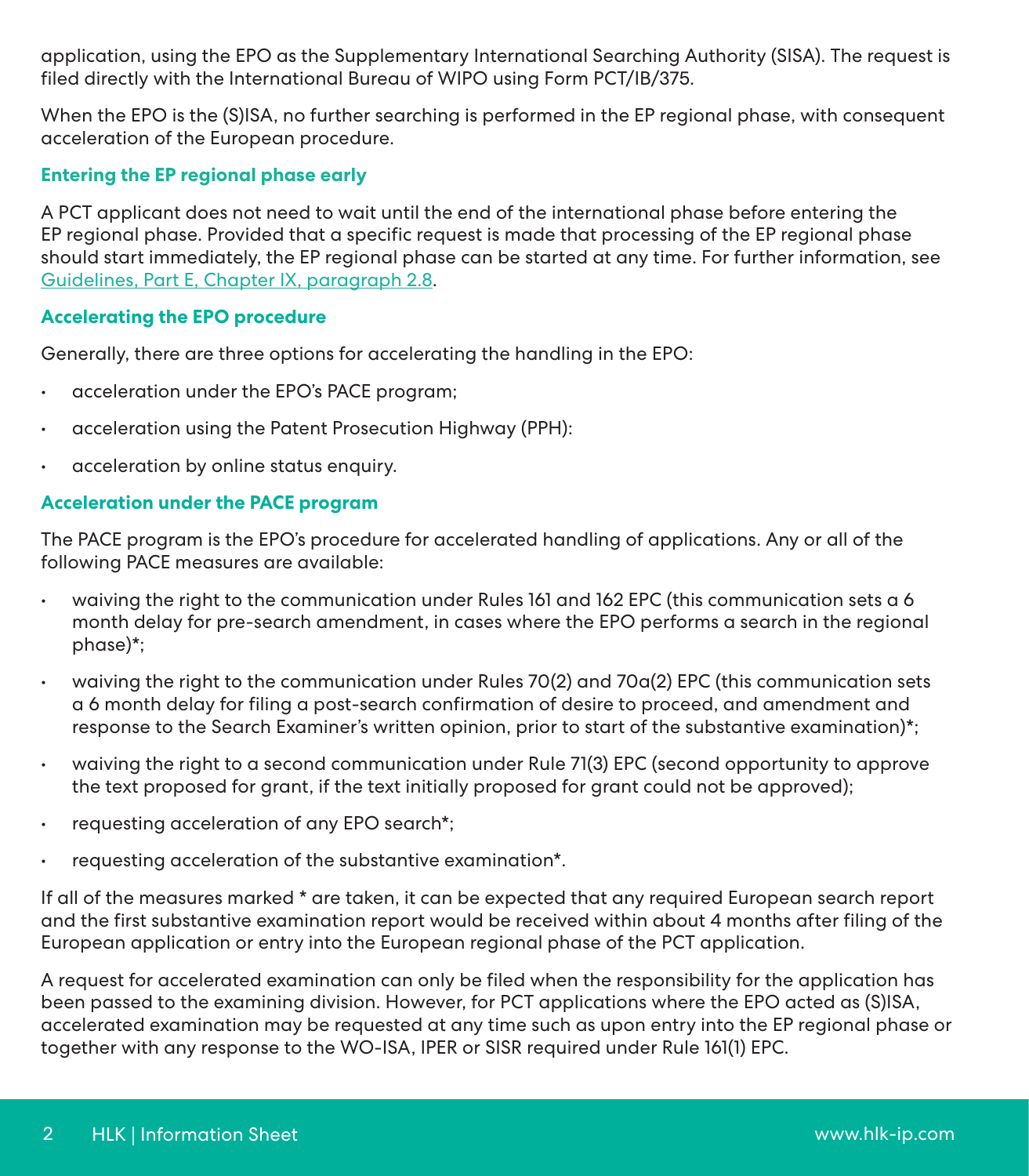An examination report will normally be issued by the EPO within about 3 months after making the request for acceleration of the substantive examination, provided that all necessary earlier procedural steps have been completed.

Any subsequent examination communications will also normally be issued within 3 months after a response.

Under the ECfS (Early Certainty from Search) program, a search report will normally be issued within 6 months after the filing date or expiry of the period under Rule 161(1) EPC. A request for acceleration of the search is therefore not normally necessary.

An application will be removed from the PACE program if:

- the PACE request has been withdrawn;
- the applicant has requested an extension of time limits;
- the application has been refused;
- the application has been withdrawn; or
- the application is deemed to be withdrawn.

Acceleration will be suspended if an annual maintenance fee is not timely paid.

PACE handling can only be requested once during examination.

Accelerated processing of oppositions is possible where infringement proceedings have been instituted, and accelerated processing before the Boards of Appeal can be requested in suitable cases.

Requests for accelerated handling filed online using the prescribed form are confidential. The documents relating to the request will not appear on the public file.

There is no official fee for requesting PACE handling.

#### **Acceleration under the PPH**

Please see our Information Sheet "Introduction to the Patent Prosecution Highway (PPH) System" in our Guiding Practice series of Information Sheets.

The aim of PPH is to allow the examination work product from one participating Patent Office to be re-used by another participating Patent Office. This "work product" may arise either from the work of a participating Patent Office on national patent applications, or from the work of a participating Patent Office as an International Searching Authority or International Preliminary Examination Authority on PCT patent applications.

To request PPH in the EPO, the same case must have been allowed or granted by another participating Patent Office (the "Office of Earlier Examination" or OEE), the European patent application must not yet have started its substantive examination, and the EPO claims must correspond in scope, or be narrower than, those allowed or granted claims. The available OEEs are the other "IP5" Patent Offices (the US Patent and Trademark Office, the China National Intellectual Property Administration, the Japanese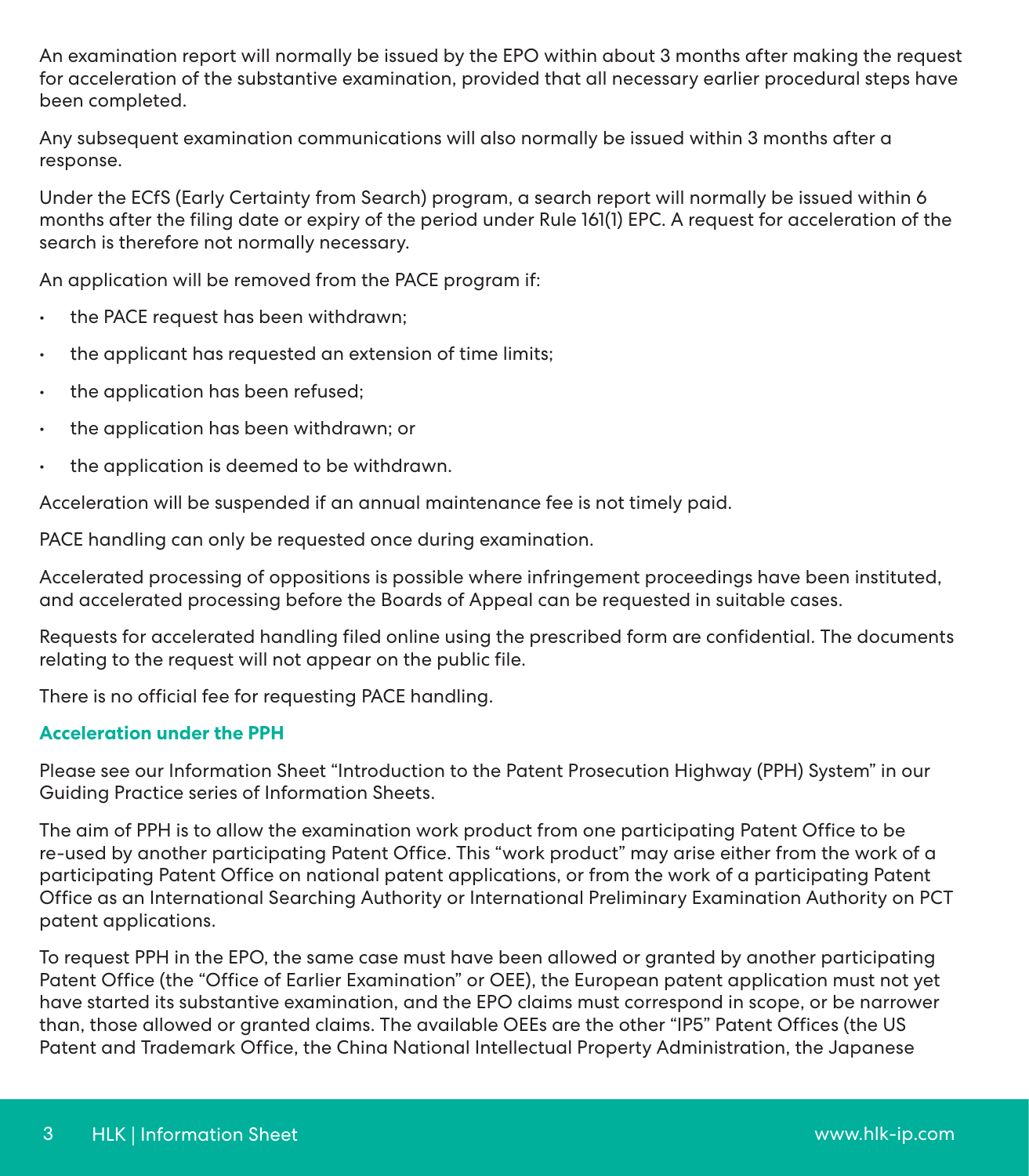Patent Office and the Korean Patent Office), the Eurasian Patent Office and the Intellectual Property Offices of Israel, Canada, Mexico, Singapore, Australia, Colombia, Russia, Malaysia, the Philippines and Brazil.

If it is necessary to amend the EPO claims to fulfil this requirement, the amendment must be requested when filing the PPH request.

To support the PPH request, we will require:

- details of the allowed or granted OEE claims and an English translation if necessary;
- details of any proposed amendments to the EPO claims;
- copies of all national office actions in an OEE national procedure, or the IPRP in an OEE PCT procedure, and English translations if necessary;
- copies of all non-patent prior art cited in the OEE's office actions / IPRP;
- if not obvious, an explanation of how the EPO claims correspond in scope, or are narrower than, the allowed or granted OEE claims.

If PPH is requested, the EPO will normally handle the application with at least a level of acceleration corresponding to the PACE program.

There is no official fee for requesting PPH.

#### **Acceleration by online status enquiry**

If a status enquiry is filed on-line using the EPO Form 1012, this will result in the following specific acceleration of the next action by the EPO:

- the European Search Report will issue within 6 months in priority-claiming applications filed before June 2014;
- the European Search Report will issue within 1 month in applications filed on or after 1 June 2014 where more than 6 months have passed since the filing date or expiry of the deadline for pre-search amendments under Rule 161 EPC;
- the next Office Action will issue within 1 month in applications under PACE handling where a commitment as to speed of handling has not been met;
- the next Office Action will issue within 1 month in applications for which a previous enquiry has been made and where a commitment as to speed of handling has not been met.

There is no official fee for an online status enquiry.

#### **Examples and Q&A**

**Question 1:** What is the shortest time taken between entry into the EP regional phase and grant of the European patent with acceleration?

**Answer:** We are not aware that the record has ever been announced, but a good example is European